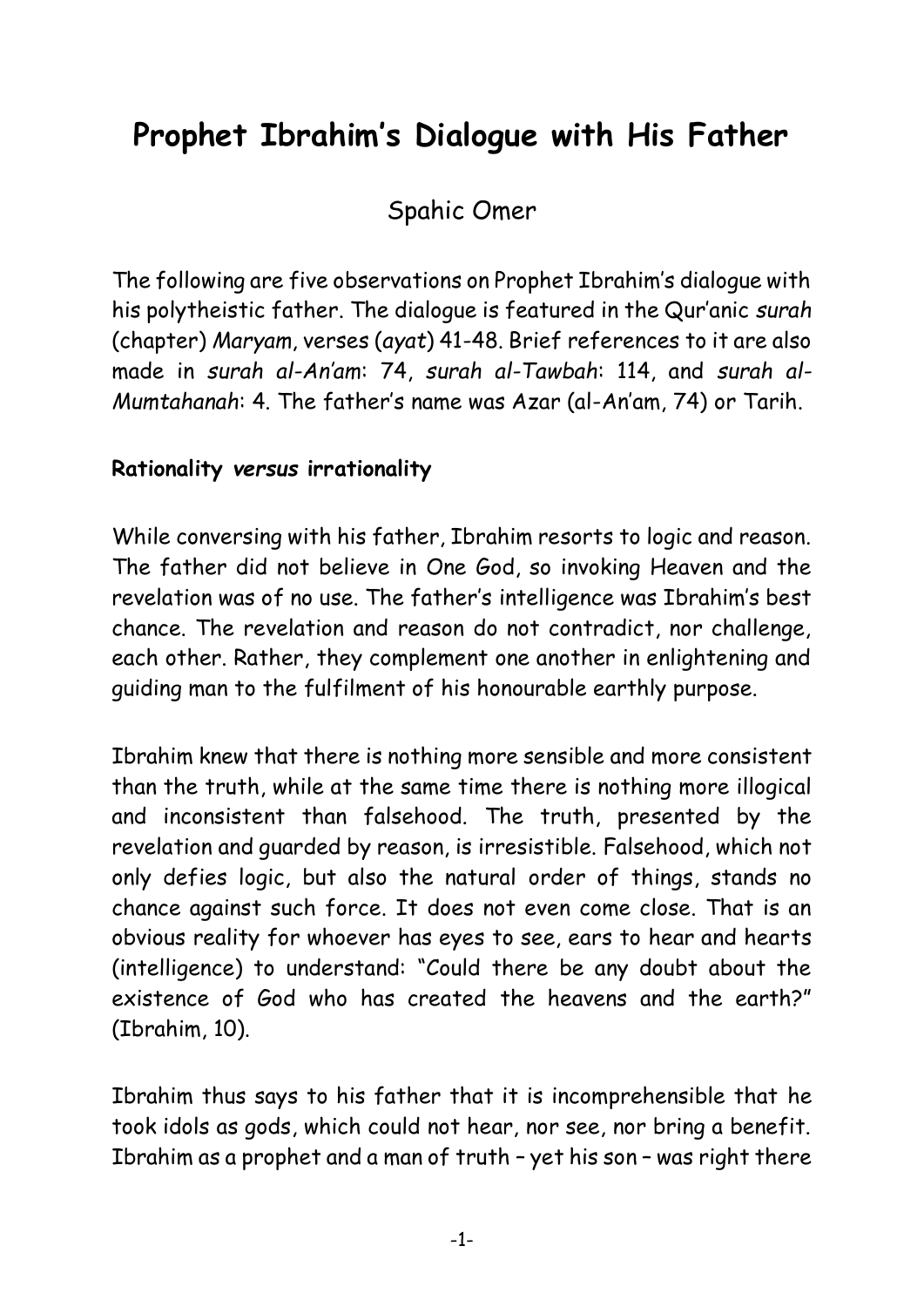with him calling him to see, comprehend and embrace the truth, and to follow a way that was sensible, even and straight. Ibrahim also asked him to reject crookedness, deceit and blind following, for they were the sources of all evil. The father needed urgent help and a sense of direction. Ibrahim was there for him. Almighty God was there for both of them.

Ibrahim wanted his father to be free and make free and reasonable choices. Indeed, if a person's senses are liberated and enlightened, in no way could he ever worship dead matter in lieu of the Most Gracious God, nor could he follow his own or somebody else's fancies instead of the heavenly guidance revealed by the Creator of the universe.

However, Ibrahim's father did not heed the counsels. He was so blinded by pagan arrogance and the worship of brute force and matter that he persisted in bartering truth for falsehood, rationality for irrationality, and reason for inflated and misguided emotions. His intelligence was paralyzed and malfunctioning, making his choices unsound and faulty. In that manner, the father was the devil incarnate. Ibrahim thus warned him that a painful chastisement may afflict him, and that he may become to Satan a friend and an ally.

The myopic father was able to see in Ibrahim just a person who wanted him to desist from his old ways, without understanding why. He did not even try to understand why. Consumed by spiritual insecurity and antagonism, the father constructed a veil of mistrust and miscommunication between him and his son. They were not on the same wavelength.

The father could simply reply to all the emphatic advices and justifications of his son: "Do you reject (hate) my gods?" (Maryam, 46). He did not say more, for he was not in a position to conjure anything sensible in the face of the intensity and profundity of the heavenly counsels of Ibrahim. His best shot was to stubbornly and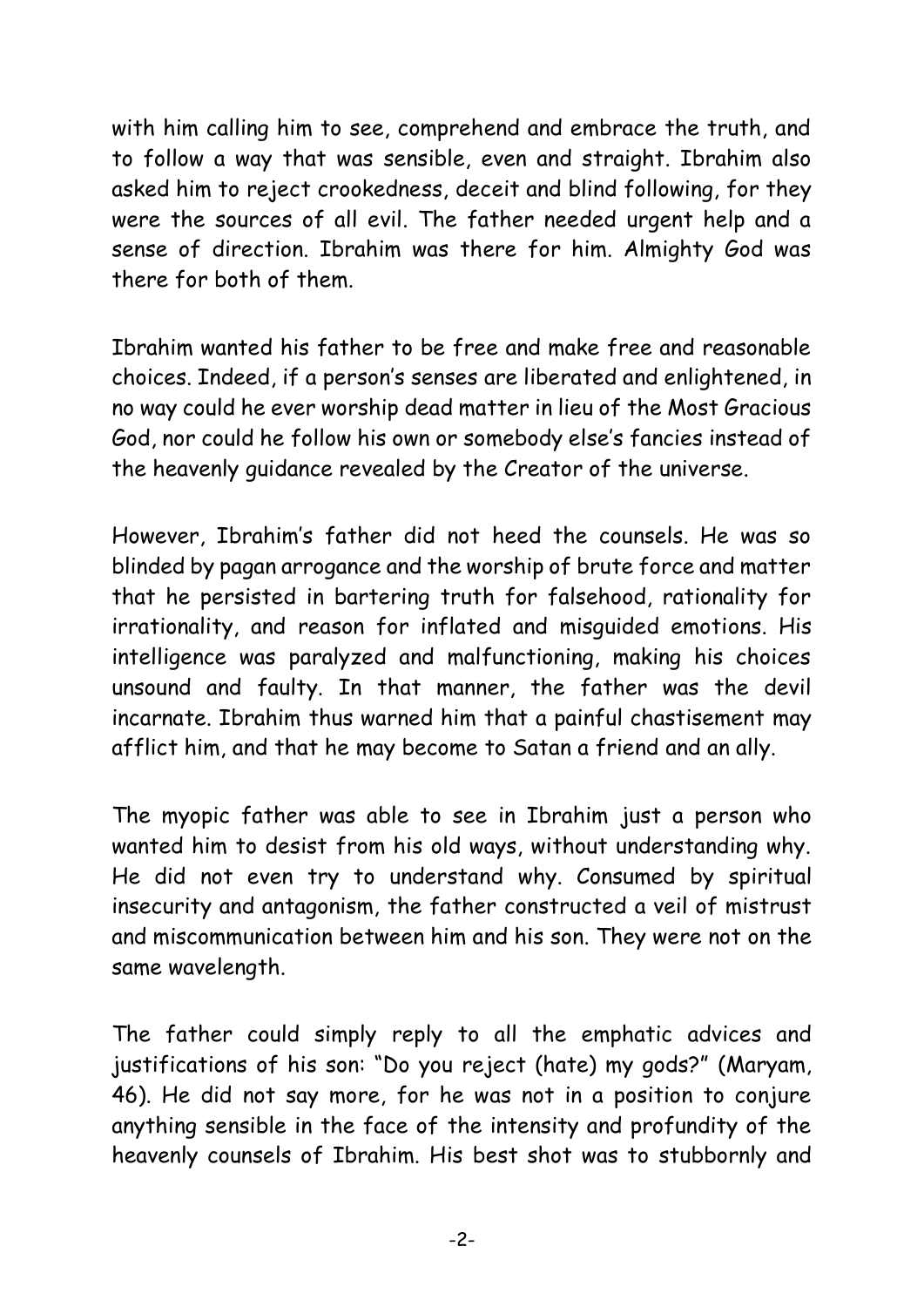insolently remain quite, and whenever necessary, to say as little as possible. The more he spoke, the more he could reveal his weaknesses and the impotence of his standpoint.

The father was capable of seeing only himself and the world of his selfish interests. He was neither ready, nor willing, to be elevated to a higher vantage point whence he could see things differently and make more appropriate judgements. He was forever trapped in the lowliness of matter and self-regard. In such a state, reason and logic are unwelcome companions.

It is an established principle – as a small digression - that falsehood can operate only under the veils of darkness, obscurity, uncertainty, perversity and irrationality. That is why the truth, which is synonymous with light and guidance, is its fiercest enemy. The mere presence of the truth unsettles falsehood and renders it weak and vulnerable. No wonder that in its perennial conflict with the truth, falsehood's preferred strategy is to keep the truth at bay and, by any means necessary, try to undermine it – dim its light and influence – from a distance and deceptively.

Facing the truth under conditions that are balanced and fair is always set to be disastrous for falsehood. Whenever the two are brought face to face and are pitted fairly and squarely against each other, there is to be only one outcome.

The truth is falsehood's antithesis. As such, it is ordained to seek out and incapacitate it. Its mission is twofold: to establish and manifest itself, and to abolish falsehood and all sorts of vanity, bringing them all to naught.

In this respect, one can additionally remember the meetings between Prophet Ibrahim and Nimrud, Prophet Musa and Pharaoh, Prophet 'Isa and his Jewish and Roman adversaries, all prophets and their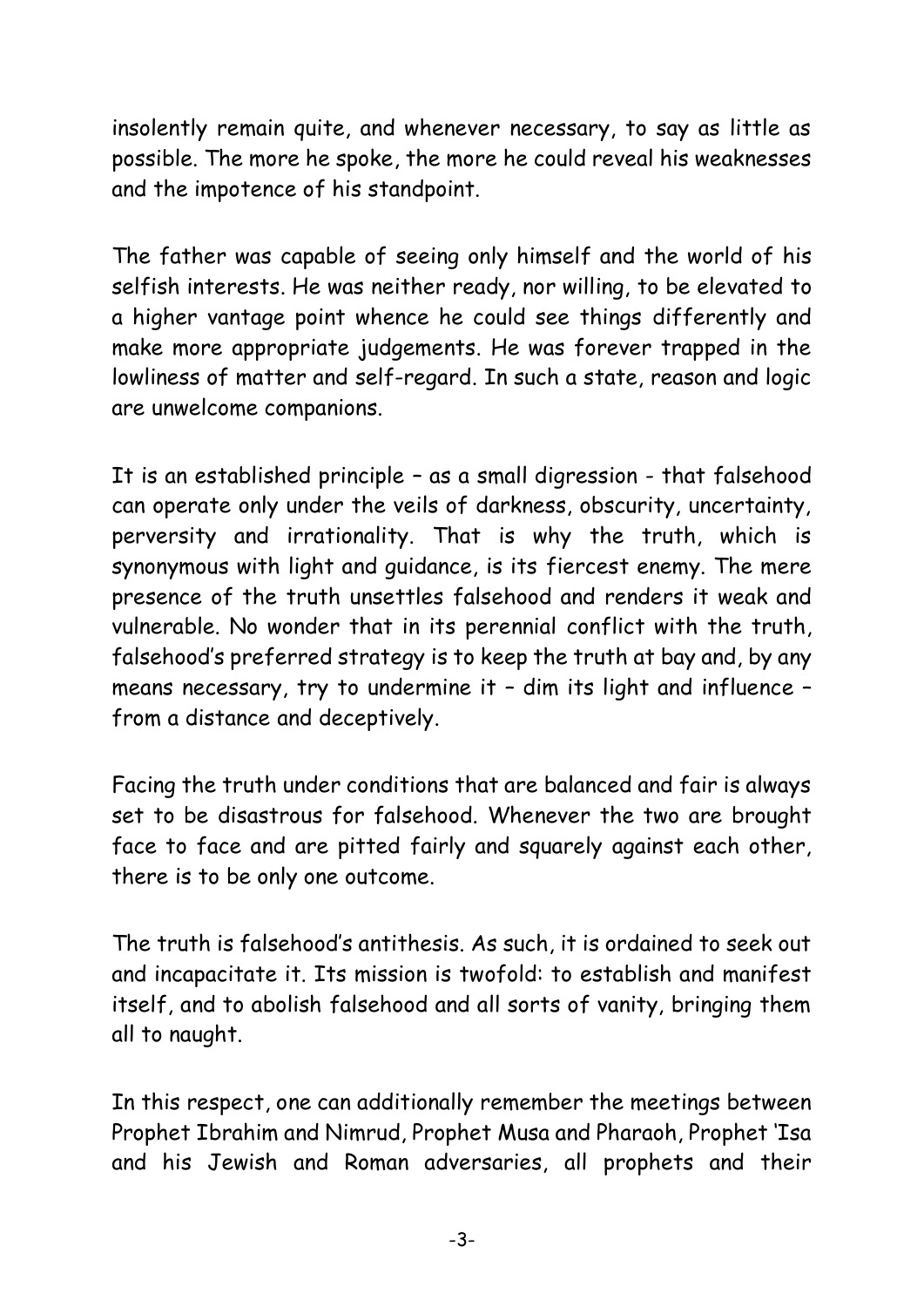rebellious peoples, and also between Prophet Muhammad and his contemporaries. One should bear in mind what they all offered and eventually contributed to the wellbeing of the world, and what their legacies today are. Those meetings – and confrontations – signified encounters between good and evil, sense and senselessness, reason and folly, as well as light and darkness.

One can likewise reflect on the ways the truth of Islam is dealt with nowadays by the proponents of materialism, liberalism, hedonism, moral relativism, atheism and agnosticism as the latest wide-ranging and fairly sophisticated expressions of falsehood. The most that those deceptive worldviews and ideologies can offer to the world is confusion, uncertainty, ambiguity, insecurity, greed, self-delusion and false hopes – just as their predecessors did centuries and millennia ago. They all speak the same language, albeit with different accents and dialects.

Against the truth of Islam, things are usually done covertly, hypocritically and deviously. Islam as the truth is unwelcome. It is a nemesis that simply does not go away. Just like before, the responses to Islam stand for mixtures of disdain, mockery, double standards, vested interests and physical force. Unquestionably, every age has its own Nimrud, Pharaoh, Samiriyy, Haman, Qarun, Pontius Pilate, Abu Lahab and Abu Jahal.

#### **Kindness** *versus* **antagonism**

In the course of his dialogue with his father, Ibrahim displays utmost kindness and care. He does so because, firstly, he was naturally "a forbearing, compassionate and tender-hearted person" (Hud, 75); secondly, as a devout son, he was dutiful to his father and wished him well under all circumstances; and thirdly, as a prophet and a caller to the right path, he invited his father to the truth's ways wisely and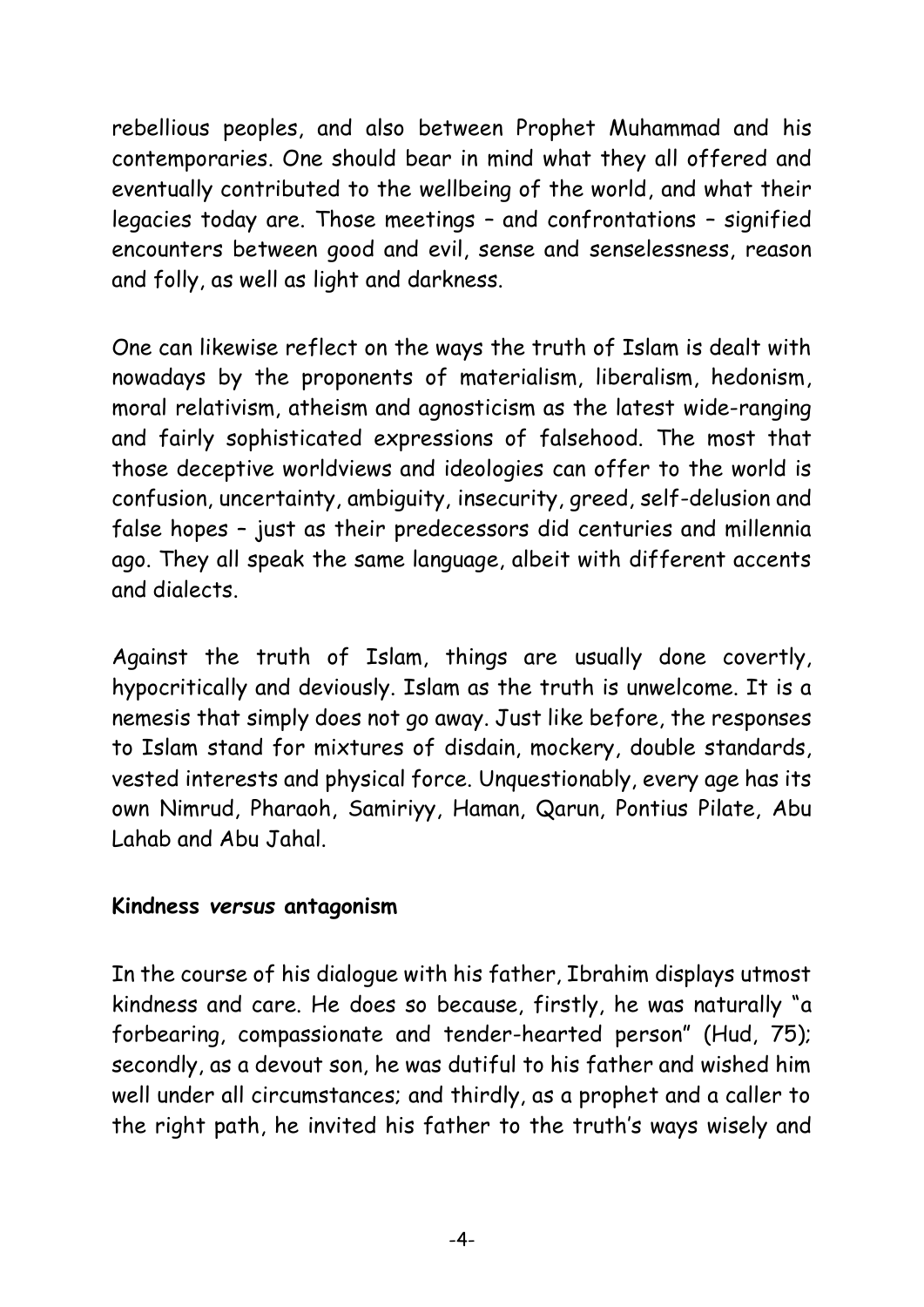with beautiful preaching, arguing with him in ways that were best and most courteous.

Ibrahim uses four times the idiom "ya abati", which means "O my father". The idiom is the most loving and most affectionate way by which a son can address his father. It is a sign of maximum respect, compassion and love.

Moreover, when Ibrahim refers to two most distressing scenarios to which his father was getting ever close: worshipping Satan by following in his footsteps (Maryam, 44), and being afflicted by a chastisement from God (Maryam, 45), Ibrahim refers to God as Most Gracious (*al-Rahman*). He does so because he wants to embed in his father's heart a sense of optimism and hope, for God (*al-Rahman*) showers all of His creation with endless mercy and blessings without discrepancy.

With *al-Rahman*, every sincere repentance is appreciated and welcomed, every sinner can return, every wrong can be fixed, and every aspiration can be fulfilled. The presence of *al-Rahman* and a life with Him negate every sense of hopelessness, anxiety, sorrow and dejection. *Al-Rahman* invites and heals lost souls.

The choice of the *al-Rahman* word was meant as well to have a positive psychological impact on the father. Its mere sound and profound meanings were to mitigate the negativities entailed in the two mentioned scenarios. Hence, in both instances the word *al-Rahman* is placed next to the word *al-Shaytan* (Satan), which when pronounced sound the same. *Al-Rahman* thus easily neutralizes *al-shaytan*, both in sound and effect.

In addition, the universality and absolute character of God's mercy and blessings for His creation effortlessly overshadow the relativity of non-belief, disobedience and polytheism. The former is the rule,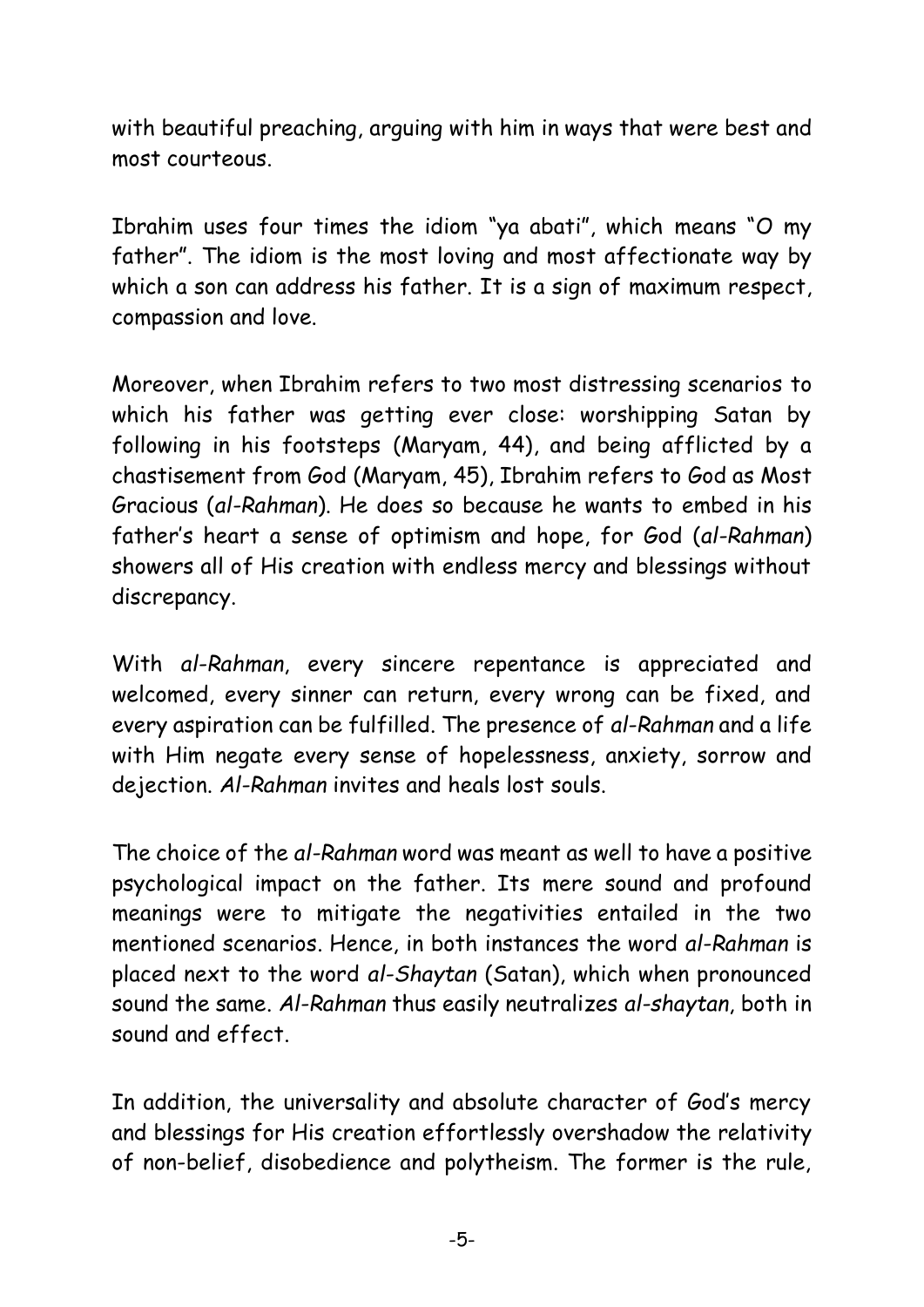the latter a set of exceptions. The former, furthermore, is supreme and unconditional, the latter just a collection of social, cultural and personal constructs.

The message emphasized thereby is that paths to God and His infinite mercy and benevolence are always open and are beckoning. Ibrahim's father was invited too.

However, all this was met with added antagonism and enmity on the part of Ibrahim's father. The sentiment extended beyond the boundaries of the truth itself, also encompassing Ibrahim as its spokesperson.

This explains why the father could not summon up his courage to address Ibrahim as "O my son", reciprocating Ibrahim's repetitive "O my father". Instead, he simply calls him "O Ibrahim" (Maryam, 46). So saturated with hate and bitterness was his entire being that he could not even pretend. Courage and virtue are not intended to be compatible with falsehood. They repel each other.

The father's reaction was as irrational as the motives that led him to it. He rumbled, contrasting with Ibrahim's placid, gentle and persuasive tone: "If you do not desist, I will surely stone you, so now get away from me for a good long while" (Maryam, 46).

Having heard this, Ibrahim seems to have lost all hopes of his father returning to the realm of the truth. He nevertheless stayed faithful to his principles, never betraying them in the slightest even when under the most challenging of conditions. Thus, while departing from his father, as rancorously commanded, Ibrahim still had nothing but kind and generous words for him: "Peace be upon you. I will ask forgiveness for you of my Lord. Indeed, He is ever gracious to me" (Maryam, 47).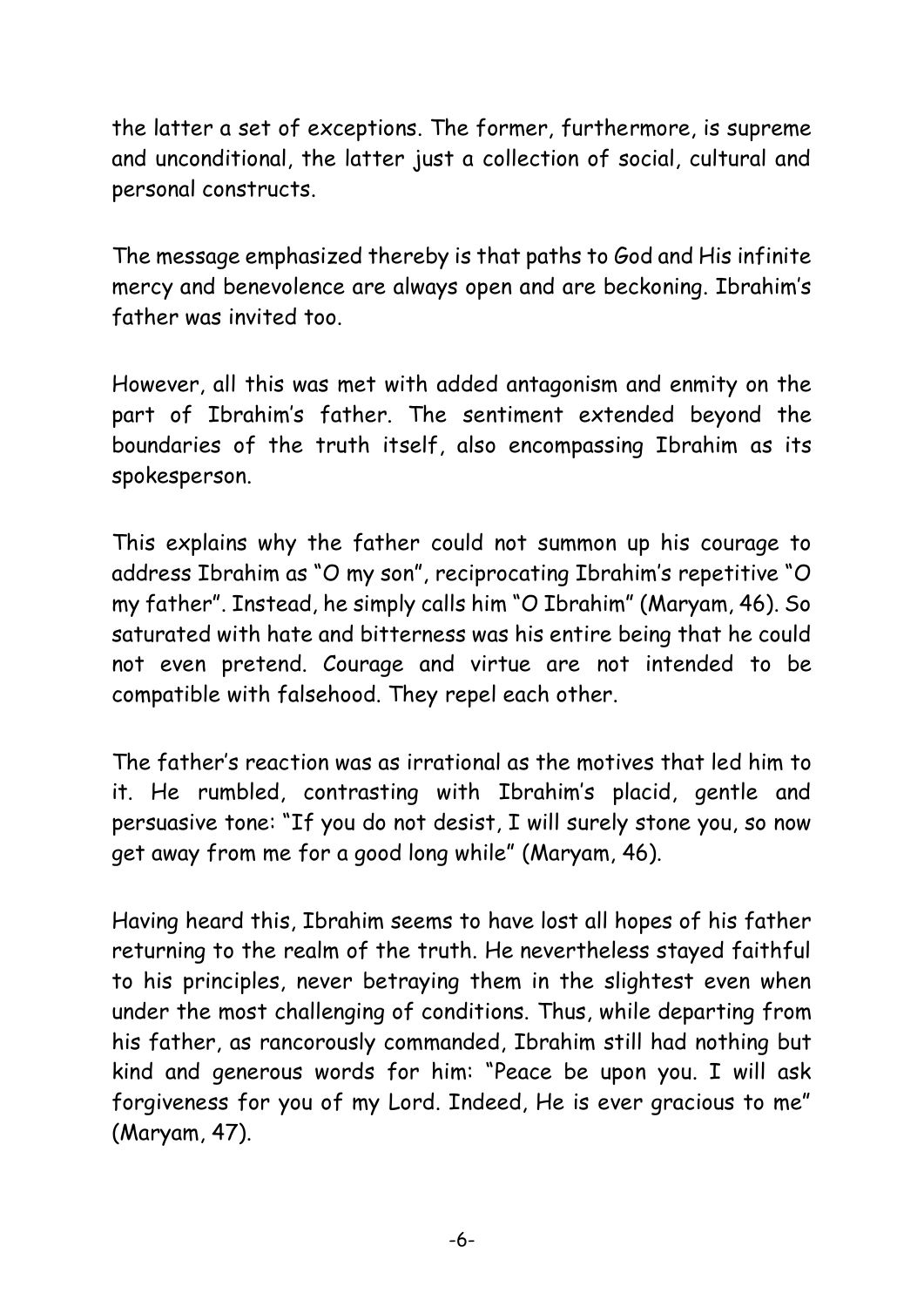It is obvious that to falsehood, both the truth and its people are enemies. To the truth, on the contrary, only falsehood is the enemy. Its people are victims. They are intended but to be freed and rescued.

In contrast, falsehood aims to rescue but itself. Since it cannot offer anything substantial as an alternative to the truth, falsehood's main task revolves around suppressing and enchaining the truth as much and as long as possible. The more the voices of the truth are restrained, the more room falsehood is afforded to spread its mischievous ways.

### **Freedom and guidance**

The dialogue between Ibrahim and his father encapsulates the essence of the concepts of freedom and guidance in Islam. It does so remarkably in just a few words. At one point, Ibrahim tells his father: "Follow me, I will guide you to a right path" (Maryam, 43).

In Islam, guidance is in the Hand of God. He guides whomever He wills and leads astray whomever He wills. Muslims regularly pray to God to guide them to the right path.

At the same time, however, the Qur'an on more than one occasion explicitly affirms that man has free will and so, chooses to believe and be guided, and chooses to disbelieve and not to be guided. On the Day of Judgment, people will be rewarded and punished solely on the basis of what they have done freely and willingly in this world.

This means that God as the Absolute Creator and Master of the universe knows everything and acts wisely and justly. Nothing escapes His infinite knowledge, will and power. Accordingly, He knows what man freely chooses and willingly does. He thus guides only those who want and deserve to be guided, and leads astray only those who want and deserve to be sent astray.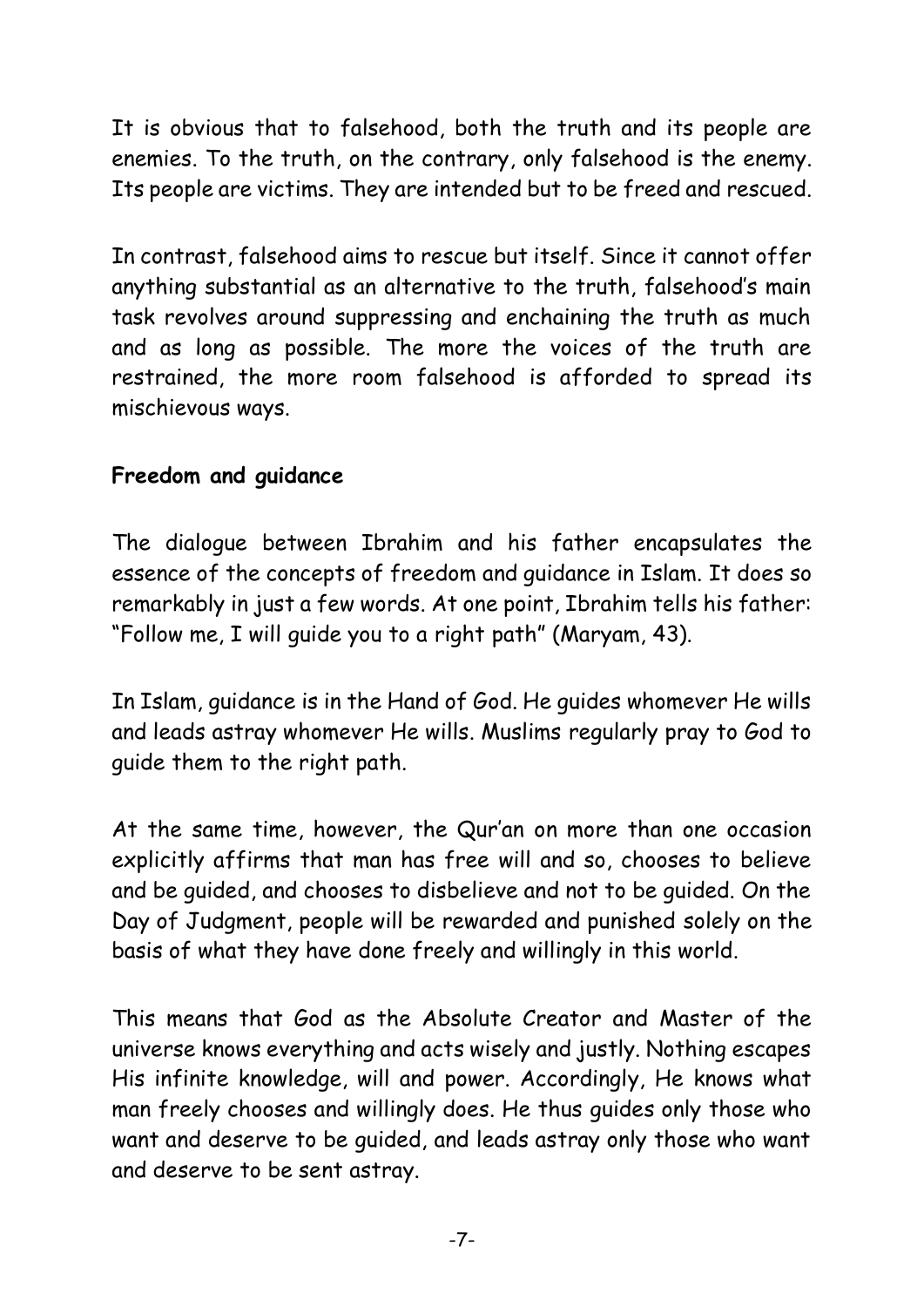Man chooses what to do, while God accepts, endorses, facilitates and rewards for the choices made and deeds performed. Man's life is a subtle blend and interplay of personal freedom and divine providence. As a sign of His unbounded Sovereignty, God reiterates that although free, man is subjected to His Will and Authority. If He so wills, God can always overrule man's freedom, choices and intended actions. He does what He absolutely wants, while man does what he relatively wants within a prescribed scope, as well as a framework, of selections and prospects.

Moreover, that God is the only one who guides means that man cannot be guided – or cannot guide himself - except through and by the prophets and the heavenly messages revealed to them. Without them, man will remain forever short of getting to the bottom of myriads of existential secrets and mysteries. In the absence of a divine help, the intellect and senses of man are verified inept to guide him to all truth. They are good merely as far as they go. Nonetheless, they possess enough capacity to lead - or "guide" - man to the threshold of recognizing and accepting the revelation as the supreme source of guidance and truth.

Man's efforts to rival the revelation and Heaven are destined to fall flat. Which ultimately means that there is no guidance but the guidance of God, and if He does not guide, nobody else can. All other alternatives are insufficient.

Praying for guidance means expressing readiness and resolve to enhance the relationship with God as the source and legitimacy of all guidance. It means acknowledging God as the Creator, Master and Self-sufficient, and acknowledging man as no more than a creation, servant and needy. It likewise means registration of willingness, productivity, patience and steadfastness in adhering to the path of righteousness, while fully capitalizing on the boons of free will and sound reason as the two greatest heavenly gifts to man.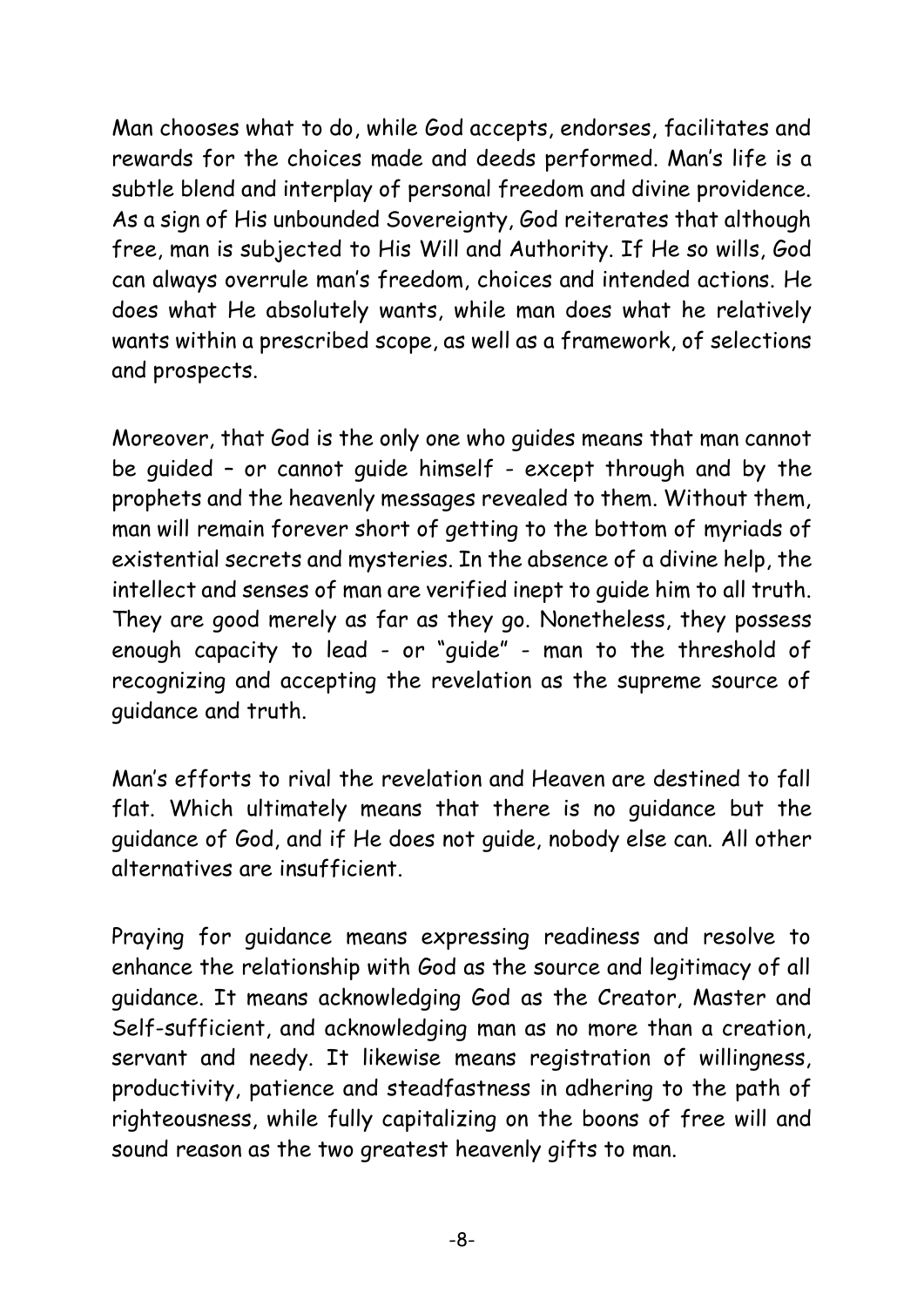Thus, when Ibrahim asked his father to follow him, he meant that he should reason and willingly select the right path, which nevertheless can be determined only by God. Then, in the light of Ibrahim's teachings in his capacity as a prophet of God, he should embark on doing everything that was expected from a follower of that path.

That way, the father would have set himself on a course to God's pleasure, blessings and approval. He at once would have guided himself and would have been guided. That is, he would have chosen the revealed guidance for himself, Ibrahim as a prophet would have symbolized an instrument of his guidance, and God would have accepted, endorsed, aided and rewarded his choices and deeds. Depending on which aspect of the equation one considered, it would be absolutely correct to say that the father guided himself, or that Ibrahim guided him (as it is in fact stated in the verse in question (Maryam, 43)), or that God guided him.

## **The importance of the revealed knowledge**

Ibrahim furthermore says to his father: "O my father, indeed there has come to me of knowledge that which has not come to you" (Maryam, 43).

Here Ibrahim clearly distinguishes between the conventional and revealed knowledge. His father possessed (some of) the former and he possessed (some of) the latter. Ibrahim's message is that conventional knowledge (contemporarily expressed as intuition, empiricism and rationalism) are provisionally valid forms of knowledge. However, they are neither complete nor absolute.

Topping the hierarchy of sources and types of knowledge is the revelation. It aims to enlighten, guide and optimize the other forms of knowledge. It is both absolute and infallible. It is everything conventional knowledge is not.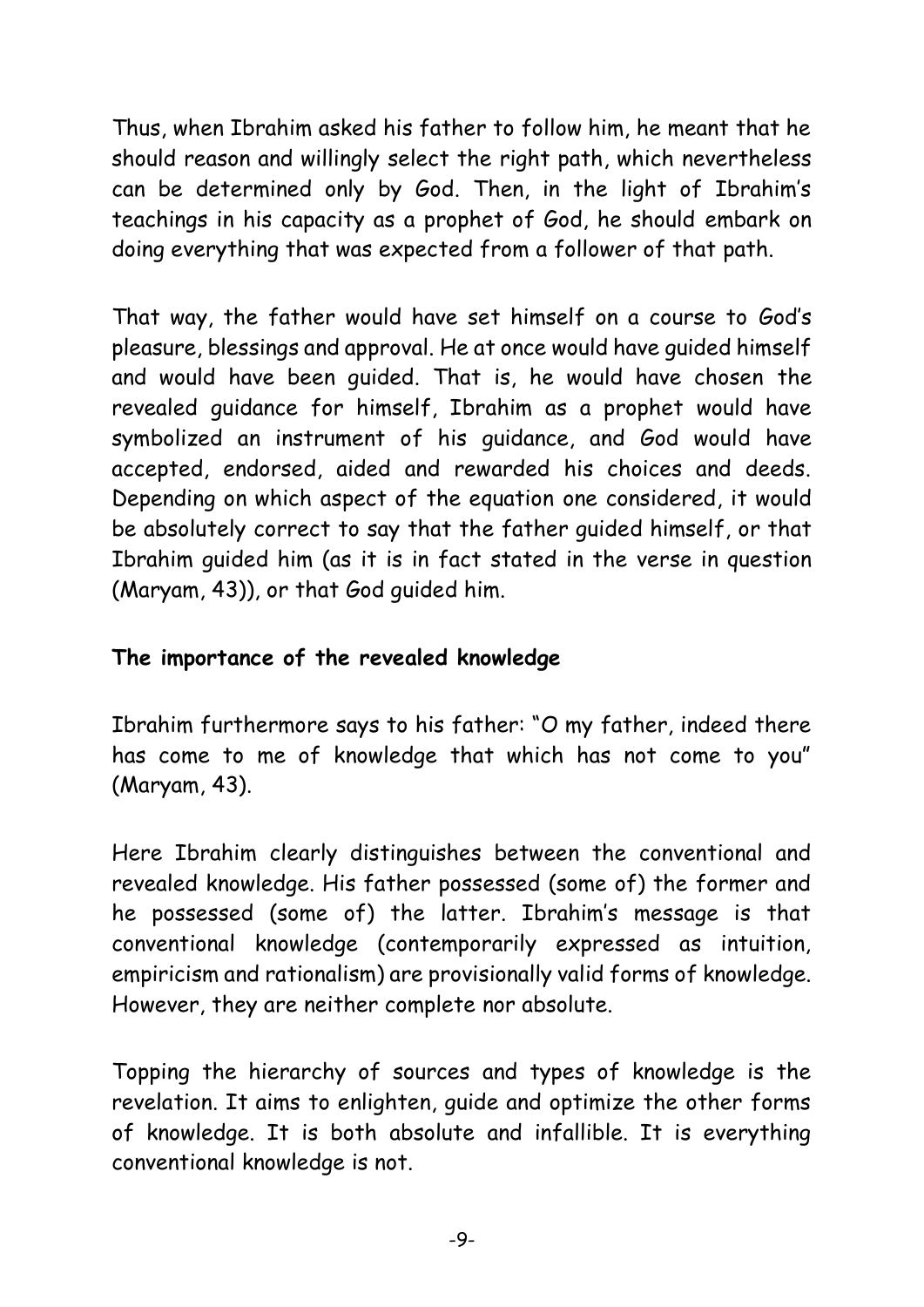Conventional knowledge needs the revealed knowledge for its inspiration, direction, guardianship and authentication. The revealed knowledge, on the other hand, needs conventional knowledge for its proper contextualization, procedural operation and implementation.

The two are interlocked in a reciprocal relationship. They need one another if man were to realize the noble goals of his existence. Conventional knowledge without its revealed counterpart is partial, misleading, precarious and anticlimactic, whereas the revealed knowledge alone is dormant, concealed, unexpressed and even suppressed.

It should be observed that Ibrahim does not call his father ignorant, thus giving some credit to the character of conventional knowledge. He also does so out of courtesy and compassion. Ibrahim says to his father that what he had was not enough to attain salvation in both worlds. He needed more, which Ibrahim had.

This in equal measure shows that knowledge (combination of the revealed and conventional types) is pivotal in man's perennial quest for authentic success and happiness. Without knowledge, such becomes impossible. Ignorance, either actual or disguised by erroneous and inadequate knowledge, is man's and his life's archenemy. It is owing to this that in Ibrahim's entire discourse, worship, knowledge and guidance are rendered inseparable (Maryam, 42-43). They are triplets.

Ibrahim also says that knowledge "has come" both to him and his father. It means that no knowledge can be acquired, or learned, in the ontological sense of the word. All knowledge belongs to God who alone is Omniscient. Accordingly, all knowledge originates only from Him, as angels had declared in the context of the creation of Adam: "We have no knowledge except what You have taught us. Indeed, You alone are All-knowing and All-wise" (al-Baqarah, 32).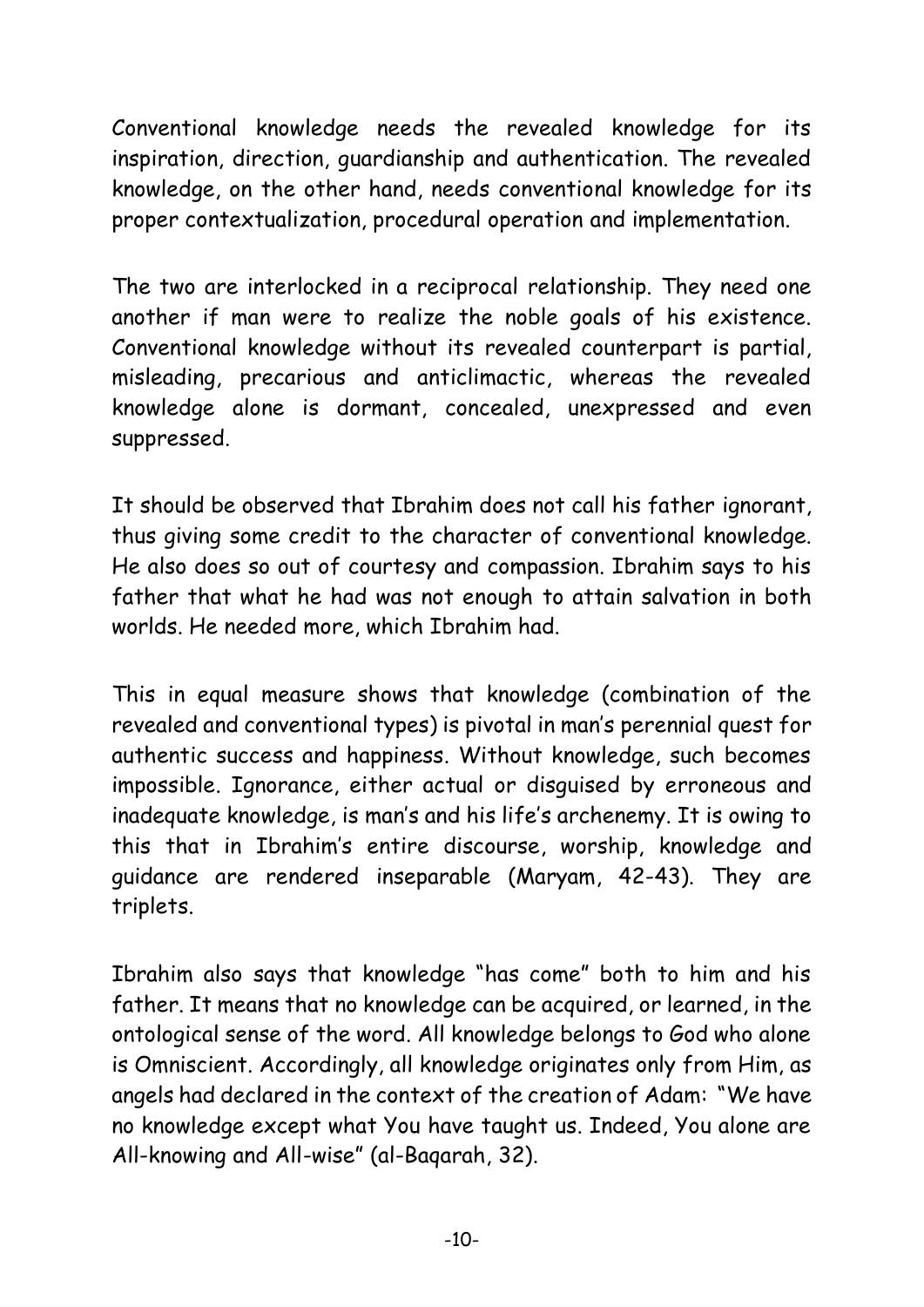Thus, technically, the whole of knowledge comes from God as a sign of His care, love, mercy and generosity for man as His vicegerent on earth. Every dimension of knowledge denotes a fragment of the divine treasure that has been deliberately uncovered and presented to man. It follows that humbleness, appreciation, insight and integrity ought always to be associated with the orb of knowledge and its people. Those who truly know are good and morally upright, those who do not know are not.

#### **The truth and blind following**

One of the main lessons that can be extracted from Ibrahim's dialogue with his father is that the purpose of man's life is to seek, find, embrace, actualize and live the truth. Everything else is secondary and should be subjected to the interests of the former. For example, a person learns, works, plays, builds a career, etc., but he should not get engrossed in those pursuits for their own sake, nor because they are ends in themselves. Rather, he should undertake them for the sake of accomplishing his ultimate existential purpose, seeing them as sheer means for achieving higher and more consequential ends.

In doing so, a person should be ready to sacrifice whatever it takes, including his comfort zone, personal preferences, society, culture and even family. Nothing should be held bigger and more important than Almighty God and His truth. While doing so, moreover, a person's best allies will be the revelation, sound reason, broad-mindedness, clear conscience, determination and persistence. His worst enemies will be blind following, deadening formalism, myopia, troubled conscience, irrationality, heedlessness and prejudice.

That means that a person should follow the truth (be a Muslim) only because of his own free will, conscious choice, investigation, study, scrutiny, etc., and not just because he was born as a Muslim, or was